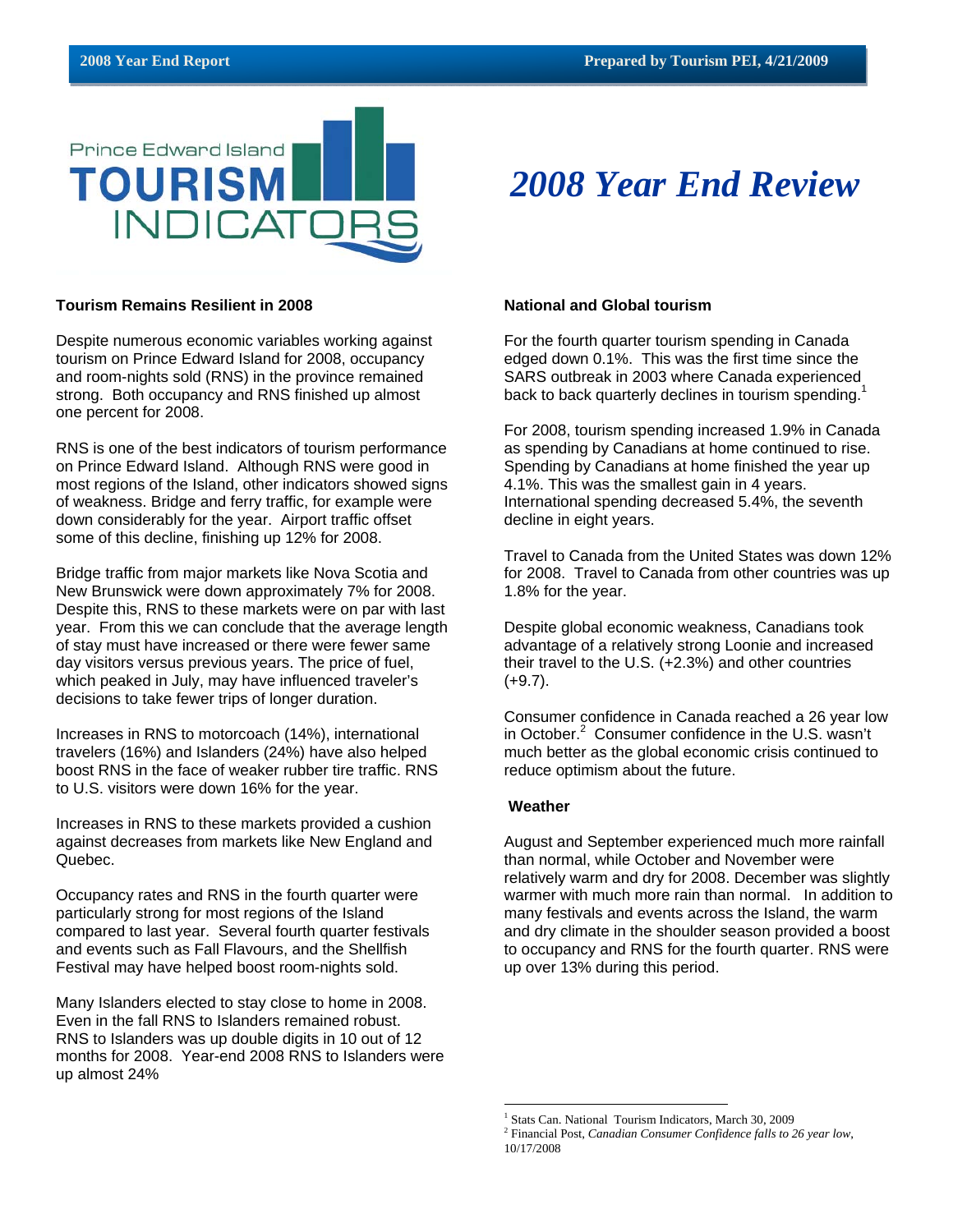# **Transportation**

- Air traffic at the Charlottetown Airport is continuing the pattern of growth seen in 2007. Air traffic was up 12% in 2008. The addition of direct flights to Ottawa and New York (JFK), as well as the continued direct flights to Boston and Detroit, helped keep airport traffic strong in 2008.
- Non-resident traffic leaving Prince Edward Island across the Confederation Bridge was down 11% for the year. The decrease in bridge traffic was predominately due to fewer vehicles from Nova Scotia and New Brunswick.
- Ferry traffic as reported by Northumberland Ferries Limited (NFL) was weaker as well in 2008, finishing down 8% for the year.
- Figure 1 shows comparative traffic data for 2007.

#### $\blacksquare$  November  $\blacksquare$  December  $\blacksquare$  October 18% 20% 15% 12% 9% 10% 5%  $2%$  $2%$ 1% 0% **AIRPORT BRIDG** ERRY  $-5%$  $-10%$  $-9%$  $-15%$

### **Figure 1: Comparative Traffic Data: 2008 vs. 2007**

## **Inquiries**

- Inquiries to the call centre were up 8% for 2008. Inquiries were very strong for Q1 and Q2 and leveled off for the last 2 quarters of the year.
- Visitor information kits sent in 2008 were up 8%. The largest increases in kits sent were to the Maritimes and English speaking Canada. Kits sent to New England finished down 4% for the year. The rest of the U.S. had an increase of 5%.

# **Historic Site Visitation**

With the exception of Beaconsfield (+29%) and the Acadian Museum (+26%) which posted very strong visitation for 2008, visitation was relatively weak at all other historic sites. Total visitation is down 6%.

### **Golf**

• Golf finished the year down 10%. High fuel prices and bad weather, coupled with a relatively strong Canadian dollar and low consumer confidence, resulted in a weak season for golf.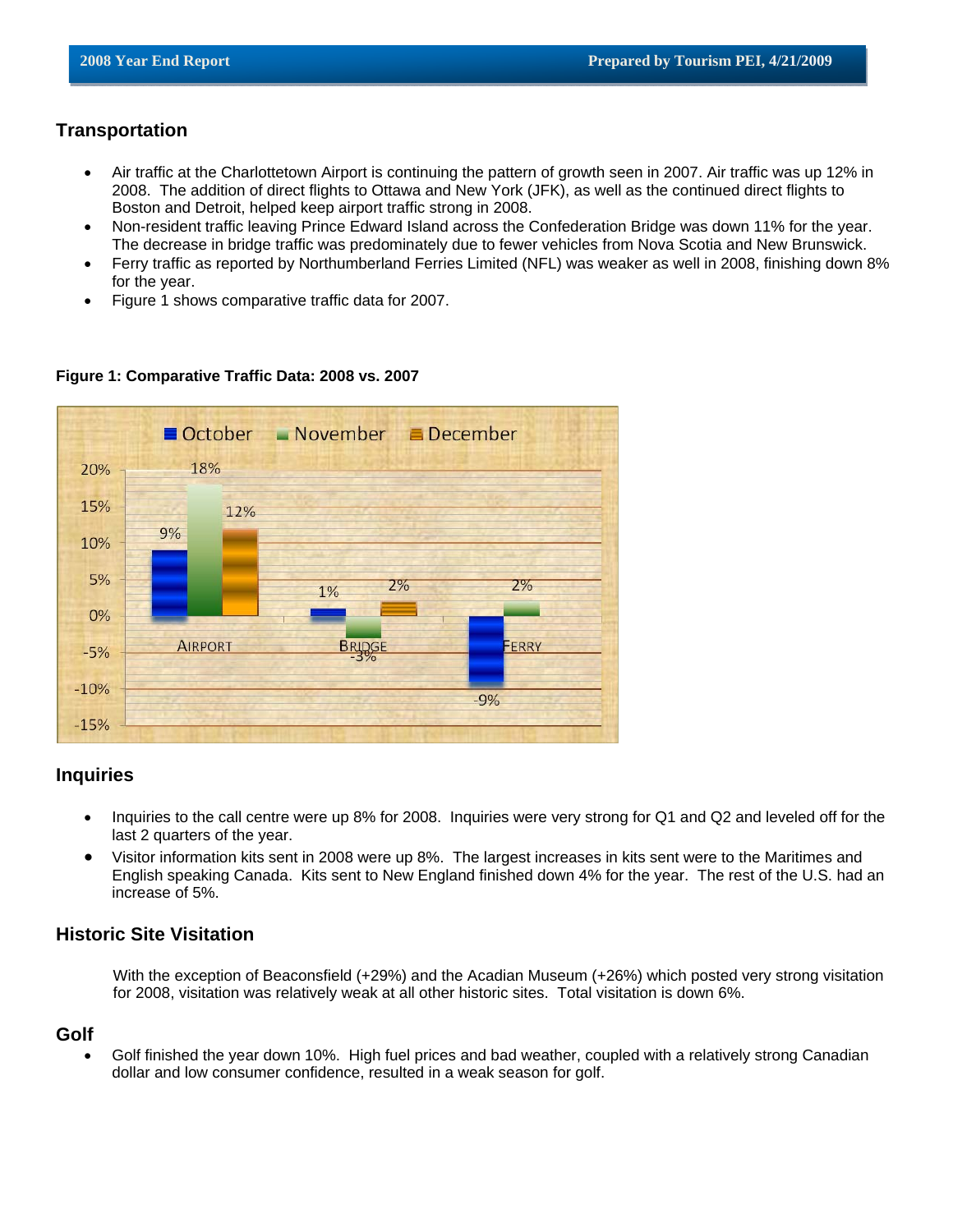## **Cruise Ships**

• Cruise ship volume was very active this season. Holland America's Maasdam made 8 stops in Charlottetown Harbour during the last 2 quarters, while Royal Caribbean's 1,020 foot Explorer of the Seas made 3 stops during the same period. Cruise traffic finished the year up over 180%. Charlottetown Harbour hosted 36 ships in 2008 versus 16 in 2007. The average time for on-shore visits increased from 4 hours to 6 between 2007 and 2008. This may have influenced spending patterns as the *Profile of Cruise Ship Passengers* survey from the Tourism Research Centre at UPEI indicated spending per person was up almost 30%.

### **Motorcoach**

 $\overline{a}$ 

• It's apparent Prince Edward Island is benefiting from a resurgence in motorcoach travel that is being experienced across North America<sup>3</sup>. RNS to motorcoach travelers were very strong in 2008, finishing up over 14%.

## **Occupancy by Region**

- Province-wide total room-nights sold for 2008 were up 0.8% versus 2007. Occupancy was also up slightly at 0.9% for 2008. RNS were especially strong in October and November up 13% and 20% respectively. Although RNS during Q3 (the peak season for tourism) were somewhat weaker, the shoulder seasons outperformed 2007 by a healthy margin.
- The North Cape Costal Drive had an especially good year for RNS. Although the summer months were relatively weak for the NCCD, the shoulder seasons were very strong. NCCD increased RNS by 6.1% in 2008.
- Anne's Land and South Shore were -1.0% and +2.8% respectively for RNS in 2008.



### **Figure 2: Occupancy Rates for 2008 vs. 2007**

<sup>&</sup>lt;sup>3</sup> School of Public Service Policy Study, DePaul University, The Return of the Intercity Bus: The Decline and Recovery of Scheduled Service to American Cities, 1960-2007. 12/24/2007.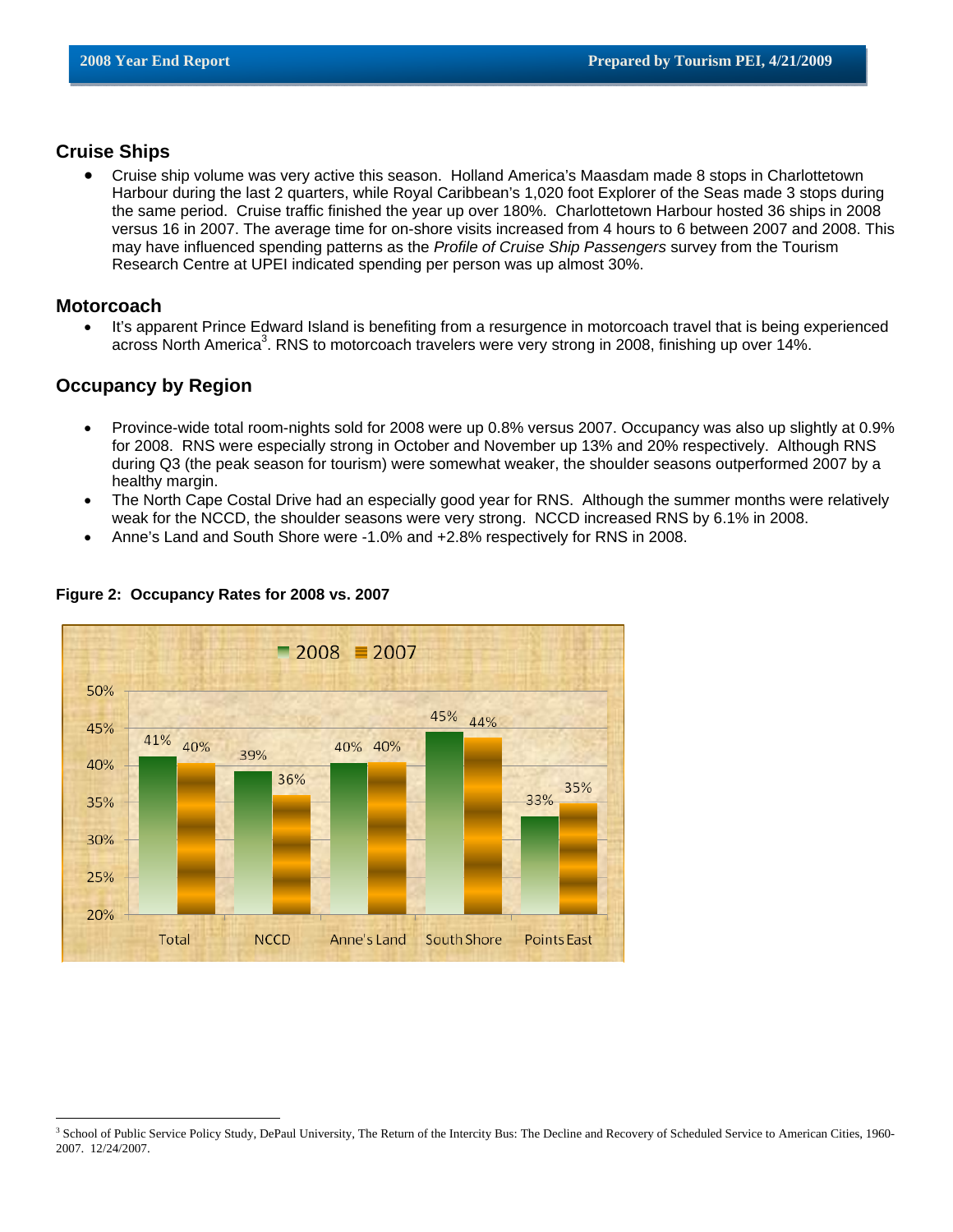## **Occupancy by Type of Accommodation**

- For 2008 Hotel/Motel/Resort seemed to be the accommodation of choice for travelers. RNS to Hotel/Motel/Resort finished up 3.4% in 2008.
- RNS to Inns were down slightly, 0.3% and while RNS to Cottage/Cabins and Tourist Home/B&B were down 3% and 7.6% respectively.

# **Room Nights Sold (RNS) by Origin**

- RNS to Canadians finished the year up slightly at 0.6%. The growth was led by Newfoundland, Ontario and Prince Edward Islanders. RNS to visitors from Nova Scotia (-0.1%) and New Brunswick (-2.5%) were slightly off last year's pace.
- RNS to visitors from the U.S. were down in all regions. New England was down the most at -27.5%. Overall, RNS to U.S. travelers were down 16.4% for the year.
- The largest domestic increase in RNS was to Prince Edward Island residents. RNS to Islanders were up almost 24% for 2008. Quebec was the worst performing primary market, finishing down almost 15% in RNS in 2008.
- Overseas RNS continued to show strength finishing the year up almost 16%. Germany (+25%) Japan (+60%) and Other (+20%) lead the way for overseas visitors for the year.
- Figure 4 shows the changes in origins compared to the same period in 2007.



### **Figure 3: YTD Change in Origin Data (in percentage points versus 2007)**